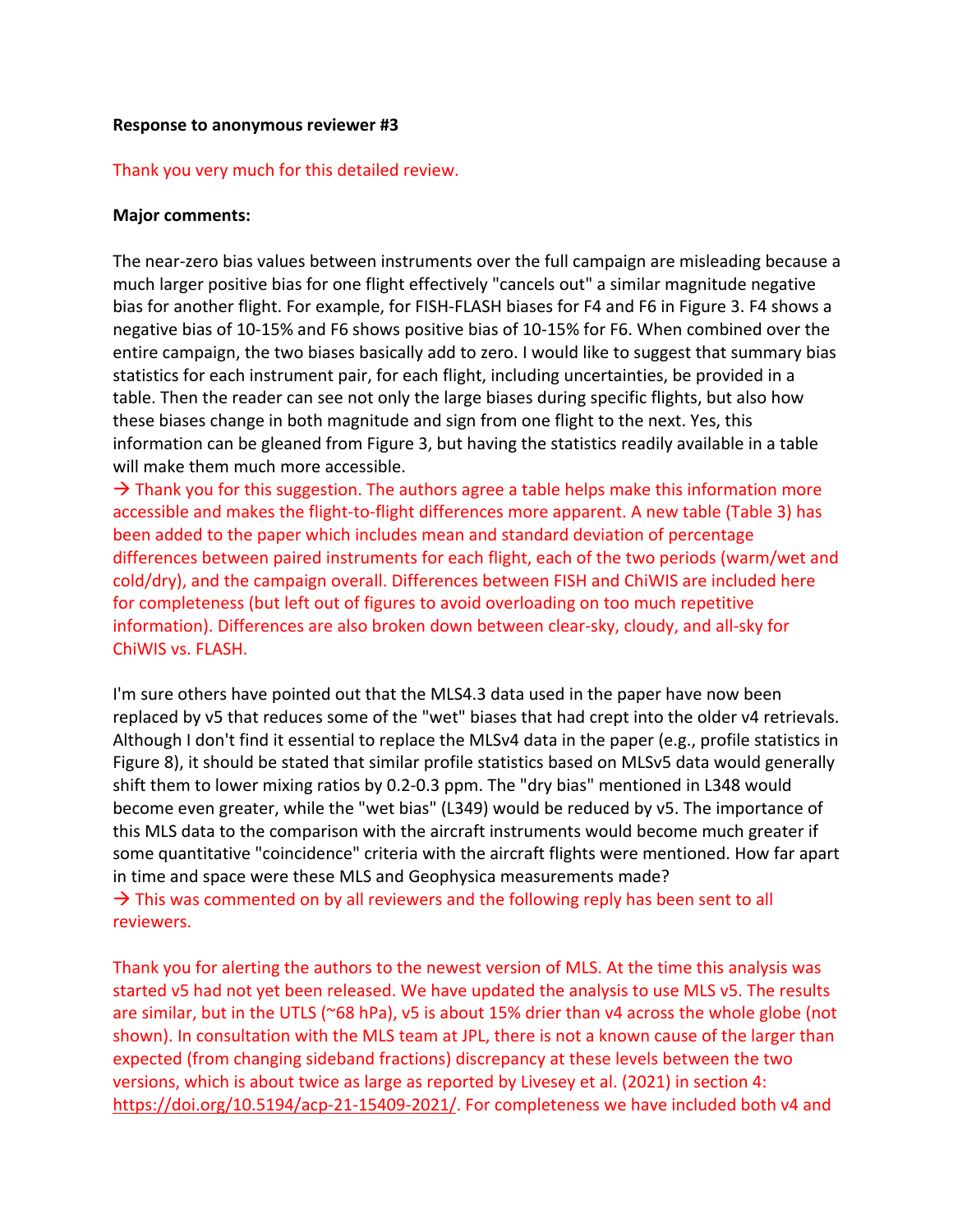v5 in Fig 9 (previously Fig. 8). Now MLS appears drier than in situ measurements (aircraft and balloon) in both the warm/wet and cold/dry halves of the campaign, but still captures the qualitative shift of drying through time observed by the aircraft instruments across these two periods. We have added a short discussion about the differences between MLS v4 and v5 to the text:

"Here we use 126 water vapor profiles spatially and temporally co-located with the StratoClim flights as a point of comparison (shown in Fig. 1a). We use version 5.0 (v5) profiles which were selected in the region between 20–30°N and 78–92°E during the campaign dates of 27 July – 10 August 2017, using screening criteria from Livesey et al. (2022). We also show MLS version 4.3 (v4) profiles (only 118) which were selected using screening criteria in Livesey et al. (2020). We interpolate the H2O profiles onto a potential temperature grid using the MLS temperature product provided at the same pressure levels. MLS v5 includes a correction on the H2O retrievals described in Livesey et al. (2021), which results in an approximately spatially uniform drying at 68 hPa of about 15%.

#### …

Overall MLS v4 shows a wet bias compared to v5 (of about 15% between 380-500 K), but both versions are able to discern trend across the campaign of a cooling/drying of the UTLS seen by the aircraft measurements.

# …

During the warm/wet period, MLS v5 shows a significant dry bias compared to the aircraft instruments of  $(-19 \pm 7)\%$  and  $(-22 \pm 6)\%$  for ChiWIS and FLASH, respectively. During the cold/dry period, MLS v5 shows an insignificant dry bias of  $(-12 \pm 12)\%$ ,  $(-11 \pm 12)\%$ , and (-5 ± 15)% compared to ChiWIS, FLASH, and the balloon CFH, respectively. Because MLS v4 is 15% wetter compared to v5 in this altitude range, MLS v4 actually agrees more closely with the in situ measurements, reporting no statistically significant differences with any of the instruments during either period of the campaign."

I am somewhat baffled by the treatment (and lack of use) of the 11 different CFH profiles that were obtained during the campaign. Was the only use of this data to consolidate 11 individual profiles down to one "statistical" (mean ± stddev) profile to compare with the aircraft data? Were the individual CFH profiles of little use in comparing to the aircraft data for individual flights? For example, would CFH profiles in coincidence with F4 and F6 help explain why the bias between FISH and FLASH changed sign between the two flights? If there is a good reason why the CFH profiles are used only to create one "statistical" profile it would be beneficial to include such a statement, otherwise the reader is left wondering why the balloon profiles play so little role in the intercomparison.

 $\rightarrow$  Thank you for this comment. We have added some clarification to the text that explains why individual balloon soundings should not be compared to individual aircraft flights. Essentially it boils down to the fact that the soundings were not synchronous with the flights -- for logistical reasons the balloons were only launched at dusk/dawn and the aircraft flights were only during the day. Furthermore, the balloon soundings did not necessarily take place on the same date as the flights. And thus, because of the large day-to-day variability and diurnal variability in WV,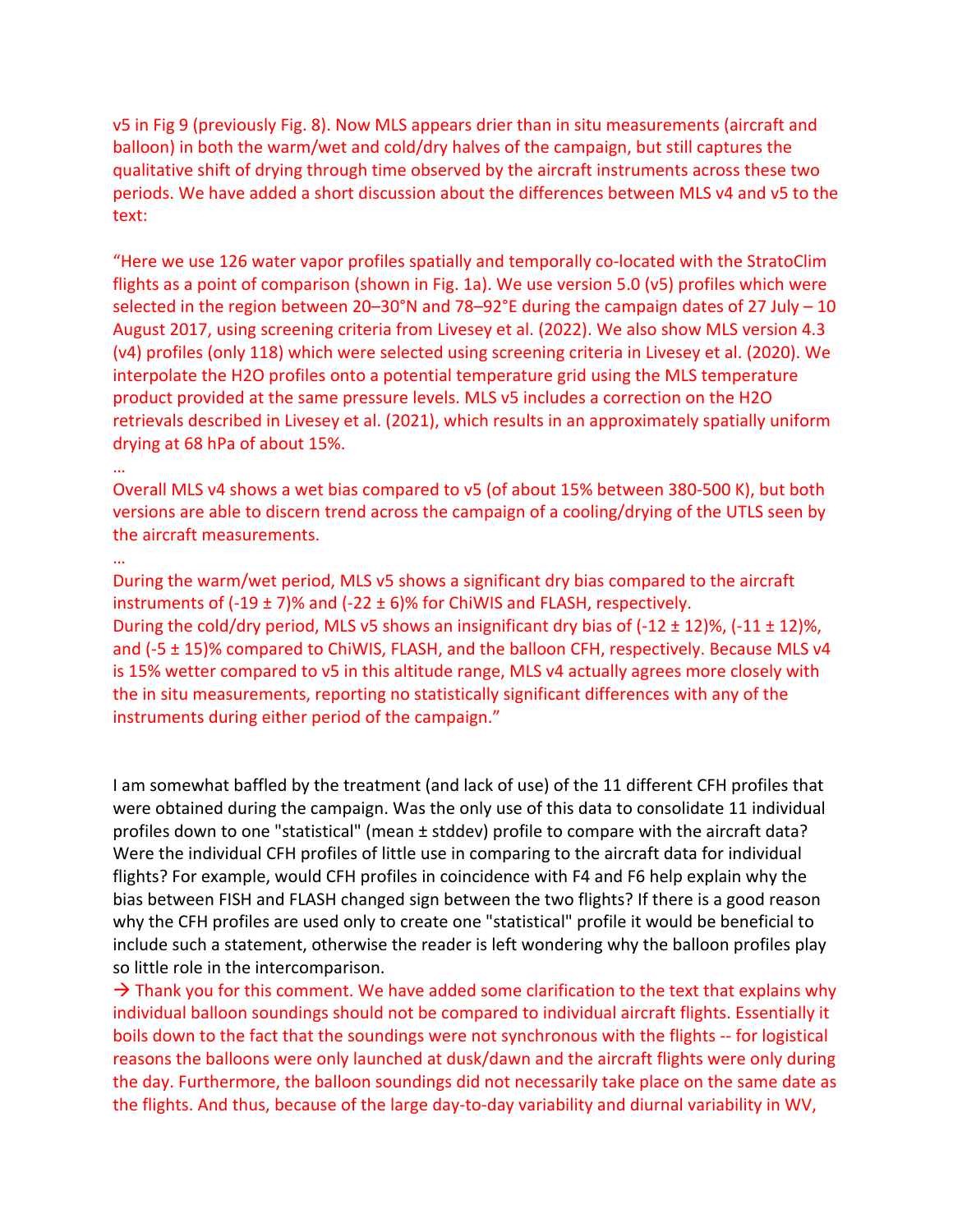there is no guarantee the balloon measurements would match the aircraft even on average, but certainly not for individual flights. Additionally, the balloons were not launched from the airport, and some of the aircraft flights went much further away from Kathmandu than the balloons traveled, so any spatial variability also makes a direct comparison challenging. We include the comparison in the final figure (Fig 9, previously Fig 8) for completeness and in fact find fairly good agreement. The following discussion has been added about the sampling biases that may be present in this bulk comparison across different measurement platforms:

"Comparisons between these three platforms is challenging because the measurements were not perfectly coincident in space or time and the region sampled showed large day-to-day variability. The in situ measurements from the aircraft and balloons also have much higher spatial and temporal resolution than the MLS satellite instrument. Furthermore, sampling biases may be exacerbated in this comparison to do diurnal variations since the aircraft and MLS measured only during daytime while the balloons were only launched at dawn/dusk. Other sampling biases may be present such as cloud contamination, which to some extent all measurements are susceptible to."

# **Minor comments:**

Lines 10-11 vs line 12: This confused me when I first read the abstract. Overall mean differences are on the order of 1%, but then "In general, CWIS and FLASH agreed to better that 10% for 92% ...". I thought there was probably a typographical error. However, after reading the paper, I now understand why the overall 1% bias values are so small - the topic of my first significant concern above. I suggest re-working the abstract text describing overall (full campaign) bias statistics to be less misleading, as I think full-campaign statistics are not very meaningful when there are large flight-to-flight differences in the biases.

# L10-11: Need to include uncertainty values for mean differences

 $\rightarrow$  Responding to the two above comments: We received a similar comment from another reviewer about the confusing nature of these two sentences in the abstract. The following comment has been sent to both reviewers:

The goal of the first sentence was to describe the mean differences between instruments across the whole campaign. The goal of the second sentence was to describe the variability of the differences in simultaneous measurements, essentially providing the same information as a standard deviation to the mean values would, but the authors thought this format of 'what fraction of simultaneous measurements agreed better than 10%?' was more intuitive. Furthermore, this way of presenting the statistics aligned nicely with the dotted and dashed lines shown in Fig 3 (previously Fig 2).

However, clearly this phrasing has created more confusion rather than helping. We have chosen to remove this second sentence and instead have added the standard deviations (in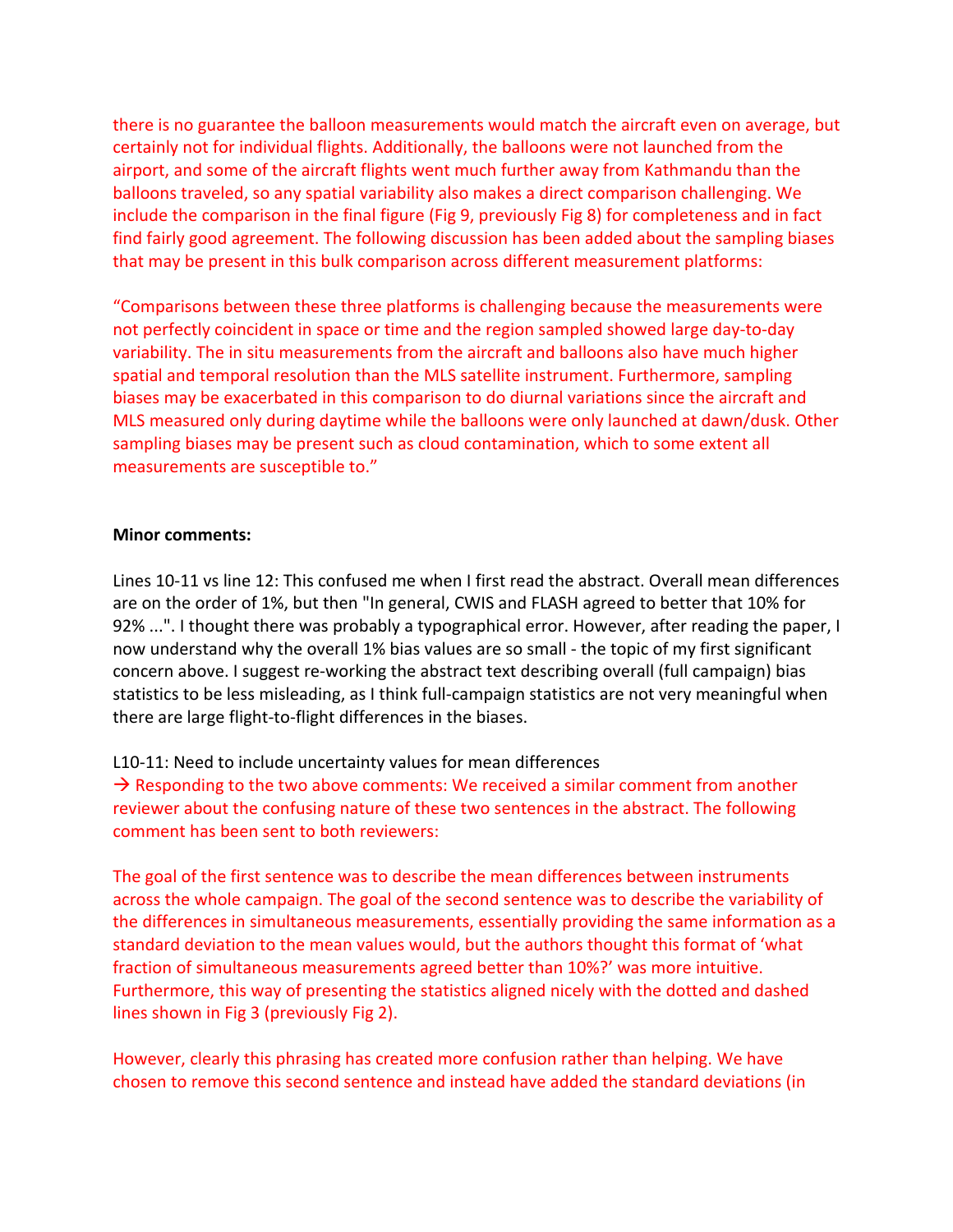addition to mean) for instrument differences. This information is also now presented in Table 3, as suggested by the reviewers. Thank you!

L13: change "to" to "within"  $\rightarrow$  Done.

L15: The detection of "fine-scale spatial structures" depends not only on high precision (not accuracy), but also on instrument response time. This sentence is a bit of "grandstanding" relative to the contents of this paper.

 $\rightarrow$  "Accuracy" here is required for quantifying the role of the ASM on the stratospheric water vapor budget. Precision (and you are correct, time resolution) is needed for fine-scale spatial structures. Of course, what is meant by "fine" is not defined here, but in our observations, it was precision, not temporal resolution, that limited the detection of smaller-scale water vapor variations.

L18: With mixing ratios > 10,000 ppm at Earth's surface, water vapor is not a "trace gas"  $\rightarrow$  At the surface water vapor can be up to a few %, but in the UTLS region at < 10 ppmv, it is a trace component. But since it is not necessary for the meaning of this sentence, we have removed the word "trace" and settled that "water vapor is one of the most important gases" in total.

L20: "that roughly doubles the anthropogenic warming from carbon dioxide alone" is a very mis-interpretable statement without additional context.

 $\rightarrow$  We have carefully checked the reference supplied at the end of this sentence (to Dessler, 2008) to ensure that it provides the necessary context about how the water vapor feedback amplifies direct warming from CO2. In the first sentence of the introduction of the cited paper the authors say: "The water-vapor feedback is one of the most important in our climate system, with the capacity to about double the direct warming from greenhouse gas increases [Manabe and Wetherald, 1967; Randall et al., 2007]." The rest of the text goes on to explain the satellite measurements of water vapor from AIRS and quantify the magnitude of the water vapor feedback to justify this qualitative statement.

L26: Mole fractions are not "concentrations".

 $\rightarrow$  Thank you for spotting this colloquial usage of the term concentrations. We have replaced it with "amounts."

L36: Is water vapor a "pollutant" in Earth's atmosphere?

 $\rightarrow$  While stratospheric H2O has harmful consequences, such as ozone destruction, we recognize that calling it a "pollutant" may be confusing and have changed the word "including" to "and." Thank you.

L42: "low" is such a relative adjective. Most trace gases exist at mixing ratios <5 ppm, some < 5 ppt, so why is 5 ppm considered "low" for water vapor? It is because water vapor can also be found in the atmosphere at >10,000 ppm. Anytime an instrument is carried from the very wet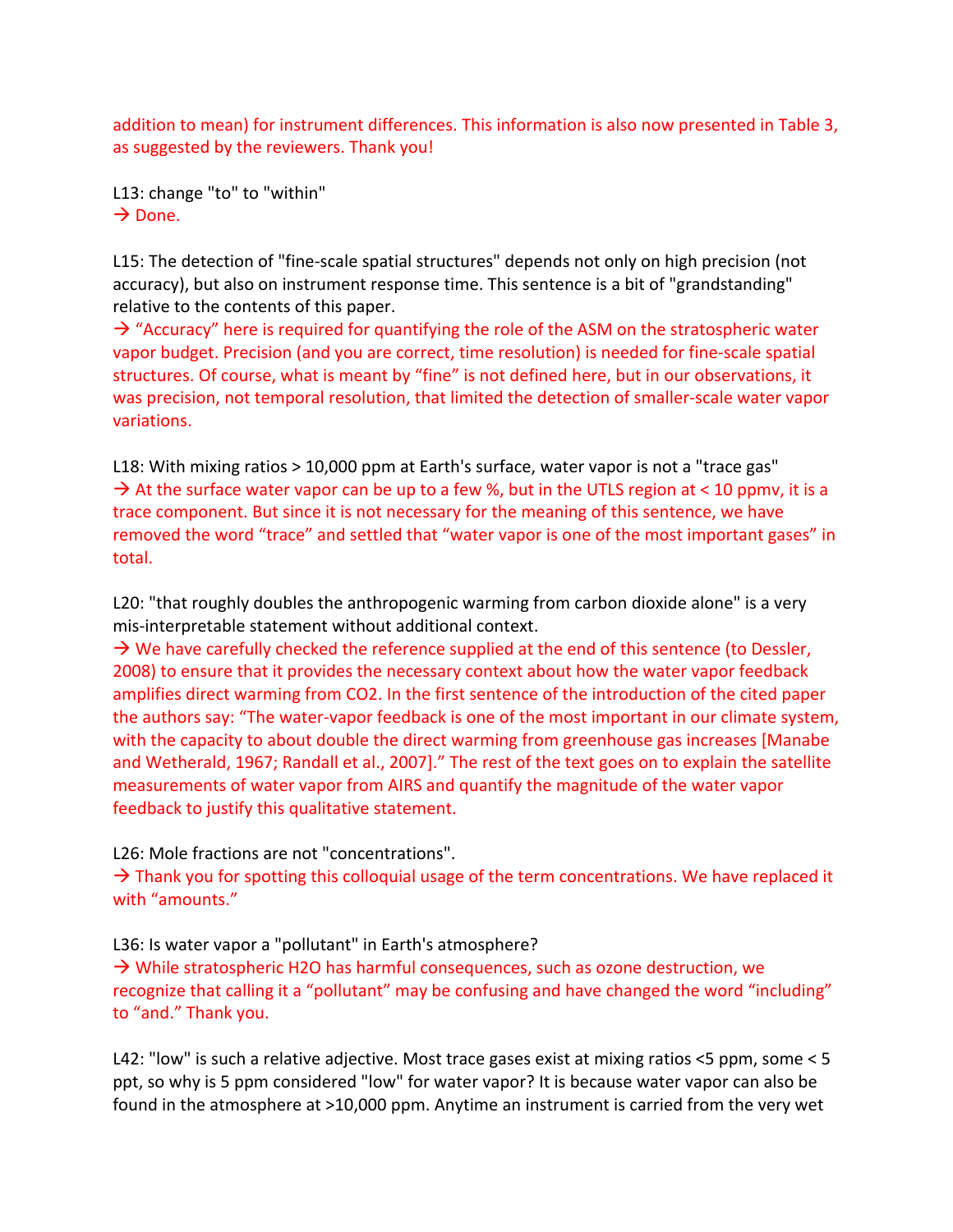lower troposphere to the UTLS it is challenge to measure the very dry air there. That's why at 5 ppm the water vapor mixing ratio is low.

 $\rightarrow$  Yes, exactly. Contamination during ascent is a huge engineering challenge.

L46: I would change "Although" for "Because"

 $\rightarrow$  Thank you for this suggestion. "Although" is used here to say that just because the problem has been recognized for a long time, it is still a problem and these studies are still necessary.

L55: NOAA frost point hygrometer is also known as the NOAA FPH.  $\rightarrow$  We tried to avoid acronyms for terms which aren't repeated extensively in the paper.

L64: Voemel and Hall published what can be described as "detailed uncertainty analysis of water vapor measurements by the CFH and FPH, respectively," rather than "an intercomparison"

 $\rightarrow$  Thank you. The term intercomparison has been removed.

L74: remove "with" before "within"  $\rightarrow$  Thank you for catching this typo.

L81: Knowing that none of these three instrument directly measures RH, how can RH values provide accuracy information when the RH uncertainties are a combination of the uncertainties of simultaneous WV and T measurements?

 $\rightarrow$  The reviewer is correct that RH uncertainties come from both T and WV uncertanties, and something we discuss later in the paper. The reason for analyzing RH, however, is that there are robust physical processes controlling the magnitude of RH that do not exist for T or WV. E.g., the WV could be 4ppmv or 8ppmv and neither of these values are at all meaningful in terms of an accuracy. However, once we put them into context with the temperature and pressure, and calculate RH, we can suddenly make statements like 200% RH is far too high. While this does not allow us to determine with absolute certainty that the WV is biased high vs. the T is biased low, it is one way we can put constraints on absolute accuracy. This is discussed in more detail in section 4 and Fig. 7 (previously 6).

L83: the second occurrence of "in situ measurements" can be omitted  $\rightarrow$  Thank you. Done.

L90: There have been previous in situ measurements in the ASM. For example, see https://doi.org/10.1016/j.atmosres.2022.106093

 $\rightarrow$  Thank you for directing us to this new paper. We have clarified this sentence to read "the first in situ measurements from aircraft of the ASM" and added a citation to Ma et al. (2022) as well as Bian et al. (2012) and Vernier et al. (2018) which describe other balloon measurements of the ASM.

L219: "finite" is extremely vague here. Is the time needed on the order of 10s of seconds? 100s of seconds? Please be more quantitative here.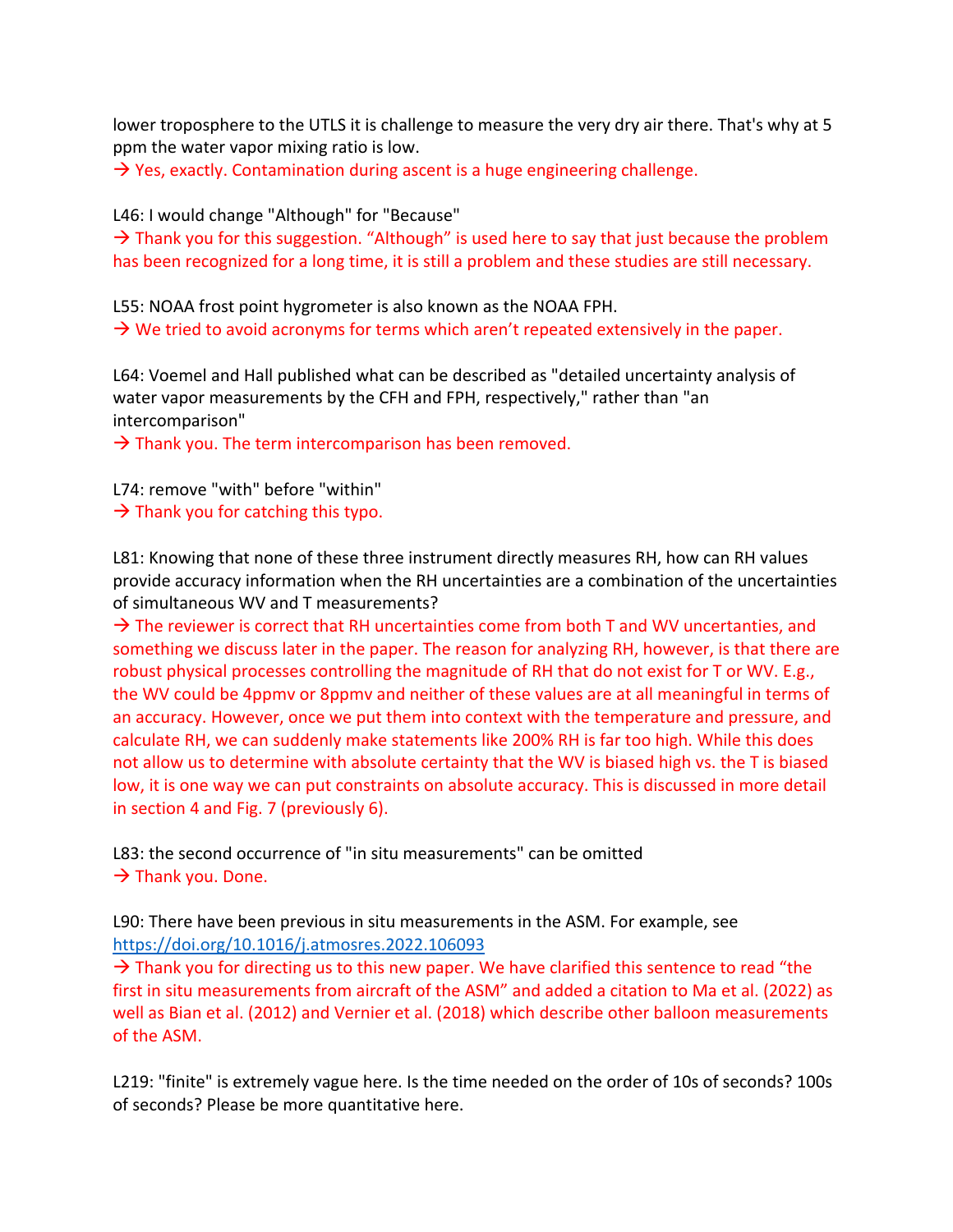$\rightarrow$  It is on the order of 10 seconds. Precise quantitative information is contained in Fig. S6 (previously S7). We have added this order of magnitude in parentheticals to the paper.

L236: "of better 1.5%" makes no sense.  $\rightarrow$  Missing word added: "is better than" – thank you for noticing this typo.

Figure 3: This figure intrigues me because there are no tails on both sides of the distributions. Do the normalized PDFs really drop from viewable values to unviewable values in these panels? Why does the y-scale go from 10^-3 to 10^-5 in one increment when all the other increments are a single factor of 10?

 $\rightarrow$  This figure is correct. The y-scale increments are each spaced 10^2 apart. The tails drop off precipitously because the histograms are plotted on a logarithmic y-scale.

L253: These mean differences (and every single one in the paper) should be accompanied by a uncertainty value, most like two standard deviations of the mean.

 $\rightarrow$  Thank you for the suggestion. Standard deviations have been added to these values (as already shown on the figure itself).

Figure 4: Yellow is never a good choice for colored markers in Figures. It is difficult to tell where the yellow markers begin and end in this figure. The terminology "heat map" is new to me. What does it mean?

 $\rightarrow$  A "heat map" is synonymous with a 2D histogram. We are showing the number of observations in each 2D bin of % diff and potential temperature. The color scale was purposefully chosen to fade to very light colors where there are very few observations.

L282: You don't need pressure to calculate RH, only WV partial pressure and ambient temperature.

 $\rightarrow$  Given the mixing ratio of water vapor, we need to know the ambient temperature and ambient pressure to calculate RH.

Figures 6, 7: I understand the purpose of showing values of RH-ice here against the theoretical limit to assess WV measurement accuracy, but with anything but the highest accuracy T measurements used to derive RH values, calculated RH values have uncertainty contributions from the T measurements as well as the WV measurements. If RH-ice slightly exceeds the theoretical limit, is the WV accuracy to blame? or the T accuracy? or both?  $\rightarrow$  Yes, of course both uncertainties in T and WV are contributing to uncertainties in RH and we cannot say with any certainty that these RHi values above the theoretical limit are due to WV. This is already discussed in the paper (previously, L154 and L305).

**L154:** "Estimated accuracy and precision are 0.5 K and 0.1 K, respectively, and dominate uncertainty in relative humidity. The measurement uncertainty on temperature alone (assuming a temperature of 200 K and a perfect measurement of H2O and pressure) translates to a fractional uncertainty (∆RHice / RHice) of about 0.08. Conversely, a measurement uncertainty from H2O alone would need to be as large as 0.4 ppmv at a background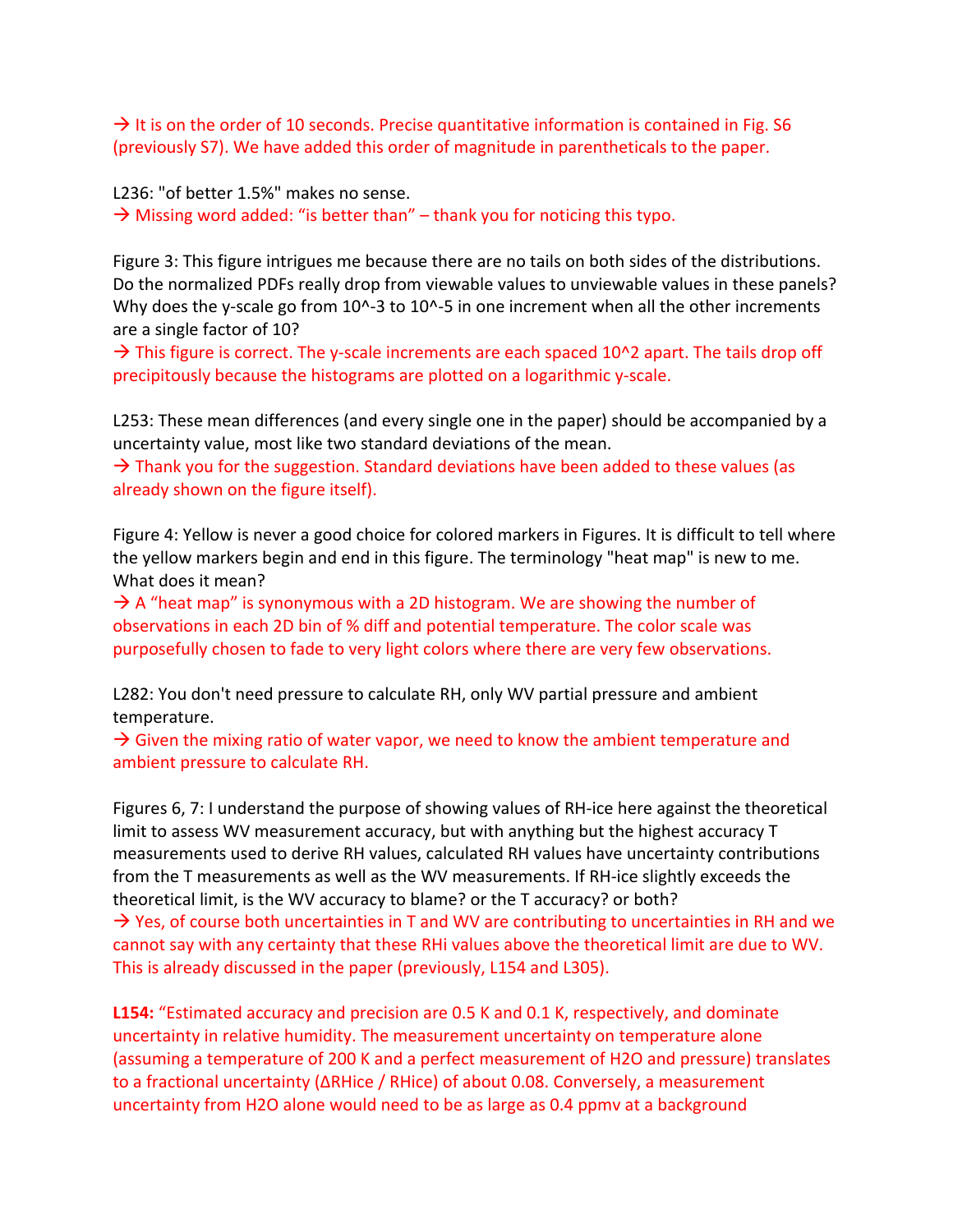stratospheric value of 5 ppmv to produce the same fractional uncertainty in derived relative humidity."

**L305:** "Both ChiWIS and FLASH report very infrequent, but non-zero, measured points above the homogeneous nucleation thresh- old at very low temperatures  $(T < 190 K)$  during in-cloud periods. This may be attributed to measurement uncertainty on either the H2O or temperature values, both of which are very difficult to measure at these low mixing ratios and cold temperatures."

What I do not understand is the point-by-point comparison of RH-ice values from the three hygrometers. How does this analysis shed any more (or different) light on the previous comparison of WV mixing ratios? RH values are a derived quantity, while WV mixing ratios are the direct measurements. What does Figure 8 add that Figure 2 hasn't already shown?  $\rightarrow$  The reviewer is correct that this is not adding new information per se, but rather comparing point-by-point RHi measurements is just a different way to visualize the comparison between instruments. However, we still believe it is a useful way to compare instruments because Rhi highlights different WV measurements than just looking at absolute magnitudes. For instance, one important difference that arises when looking in Rhi space rather than WV space directly is the in-cloud comparison between FLASH and ChiWIS: for WV the instruments have very similar agreement during clear-sky and in-cloud times ( $r^2$  = 0.928 and 0.930, respectively), while for RHi the agreement during clear-sky is significantly better than in-cloud ( $r^2$  = 0.958 and 0.887, respectively). This difference arises from F8 measurements where the lowest absolute values of WV were observed, so when we look in WV these points all cluster at the small end and small variations are harder to see, but when we transform into RHi space where the RHi is very large (1.5+) then these small differences are magnified. These ideas are already discussed in (previously) L317-319.

L368: This sentence is far too "grandstanding" for what is discussed in this paper. How can the attribution of "good agreement" for the full campaign data, knowing that individual flight biases are high in some cases, and flip from negative to positive from one flight to the next, be the product of these two things? Please tone this sentence down as it far too overreaching.  $\rightarrow$  We have updated this sentence to explicitly consider the two water vapor instruments (ChiWIS and FLASH) which showed considerably less flight-to-flight variations. The new Table 3 is helpful (thank you for this suggestion) to see these variations directly and to see the quality of the agreement between the two vapor hygrometers. For all flights the differences were less than 5% (3.5% excluding F2). Discussion of how flight-to-flight variations allow instrument disagreements to cancel out has been added (copied below):

"When examining the performance of FISH compared to FLASH, flight-to-flight variations tend to cancel out when averaged across the campaign: in Table 3 (first row), the mean difference during the first "warm/wet" half of the campaign compared to the second "cold/dry" half were −4.4% and +9.6%, which averaged together meant only a -1.5% mean difference across the whole campaign, but with a sizable variance (±8.0%)."